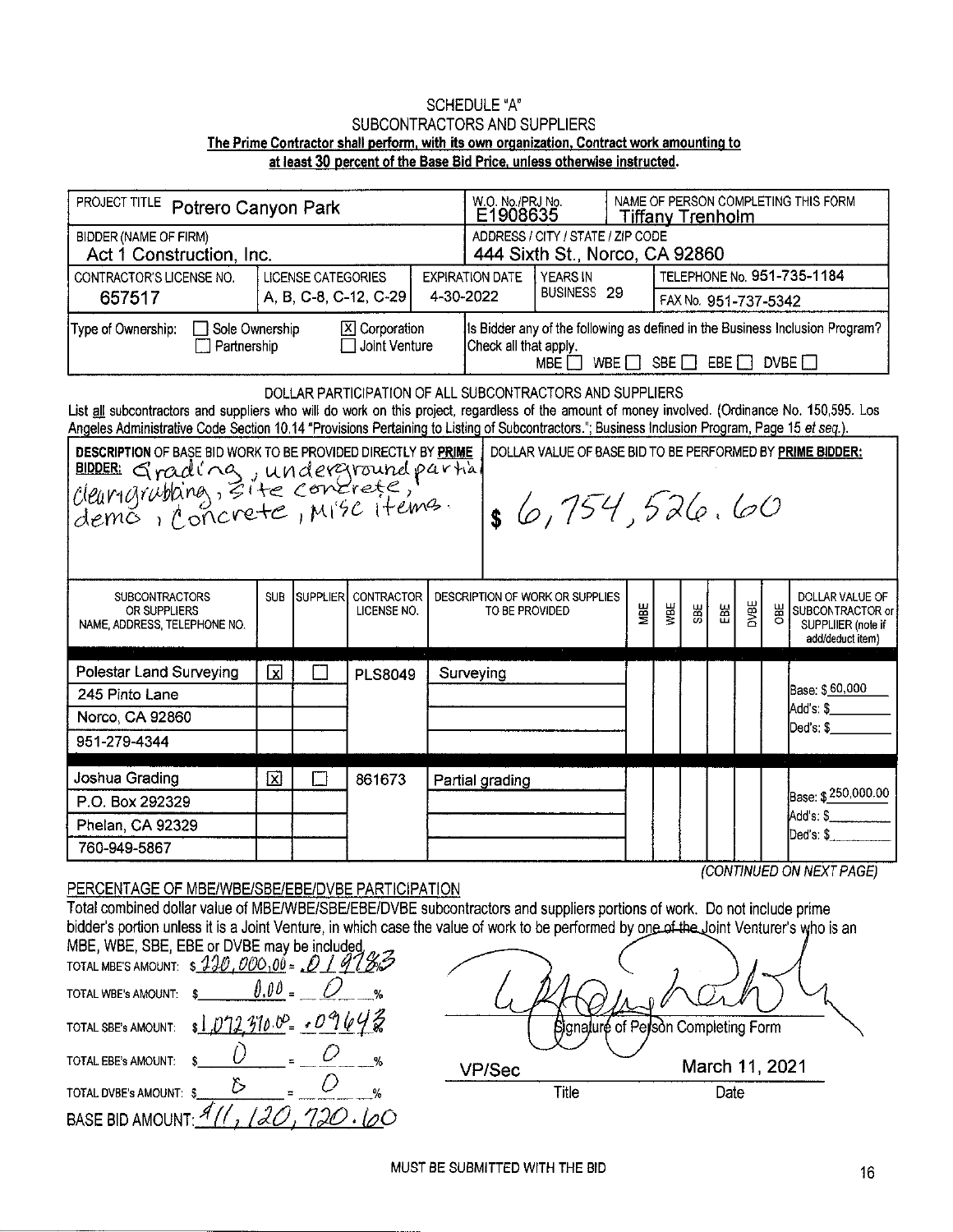## SCHEDULE "A" (Continued) SUBCONTRACTORS AND SUPPLIERS

| SUBCONTRACTORS OR SUPPLIERS<br>NAME, ADDRESS, TELEPHONE NO.                       | <b>SUB</b>   |             | <b>SUPPLIER CONTRACTOR</b><br>LICENSE NO. | DESCRIPTION OF WORK OR SUPPLIES<br>TO BE PROVIDED                                | MBE | WBE | SE | 昆 | DVBE | <b>OBE</b> | DOLLAR VALUE OF<br>SUBCONTRACTOR or<br>SUPPLIIER (note if<br>add/deduct item) |
|-----------------------------------------------------------------------------------|--------------|-------------|-------------------------------------------|----------------------------------------------------------------------------------|-----|-----|----|---|------|------------|-------------------------------------------------------------------------------|
| Zila<br>10880 Wilshire Blvd, Ste 1101<br>Los Angeles, CA 90024<br>323-455-5012    | 区            |             | C72853                                    | <b>SWPPP</b><br><b>Erosion Control</b>                                           |     |     | X  |   |      |            | Base: \$ 35,000.00<br>Add's: \$<br>Ded's $\frac{6}{2}$                        |
| Exeloo<br>P.O. Box 13310<br>San Luis Obispo, CA 93401<br>800-676-5290             |              | $\boxtimes$ | n/a                                       | Jupiter Platinum<br>Twin cubicle toilet                                          |     |     |    |   |      |            | Base: \$240,046.00<br>Add's: \$_______<br>Deďs: \$                            |
| <b>TWC Corp</b><br>2733 Vista Ave.<br>Bloomington, CA 92316<br>909-421-4450       | $\boxtimes$  |             | 934352                                    | Fencing & gates                                                                  |     |     | X  |   |      |            | Base: \$ 740,500.00<br>Add's: \$<br>Ded's: $$$                                |
| Soracco inc<br>903 E. Lodi Ave.<br>Lodi, CA 95240<br>209-267-4030                 | 図            |             | 1028603                                   | Pre-fab restroom installation                                                    |     |     | Χ  |   |      |            | Base: \$ 34,870.00<br>Add's: \$_______<br>Ded's: $\frac{6}{2}$                |
| R S & M Construction Inc.<br>P.O. Box 1387<br>Sugarloaf, CA 92386<br>951-377-4551 | 図            |             | 847570                                    | <b>Underground Utilities</b><br>Lift station                                     |     |     |    |   |      |            | Base: \$273,000.00<br>Add's: \$________<br>Ded's: \$                          |
| Oak Hollow Restoration<br>444 Sixth St.<br>Norco, CA 92860<br>951-595-2530        | 図            | - 1         | 1051967                                   | Trellis framing, site signage<br>bathroom accessories<br>site furnishings, Kiosk |     |     |    |   |      |            | Base: \$130,000.00<br>Add's: \$________<br>Ded's: \$                          |
| V & E Tree Service<br>P.O. Box 3280<br>Orange, CA 92865<br>714-997-0903           | $\mathbf{X}$ | $\Box$      | 654506                                    | Tree removal & Arborist                                                          |     |     | Х  |   |      |            | Base: \$_42,000.00<br>Add's: \$<br>Ded's: \$                                  |
| Hardy & Harper, Inc.<br>32 Rancho Circle<br>Lake Forest, CA 92630                 | 図            | ΙI          | 215952                                    | Asphalt paving & striping<br>٠.,                                                 |     |     |    |   |      |            | Base: \$19,300.00<br>Adds: \$<br>Ded's: \$____                                |